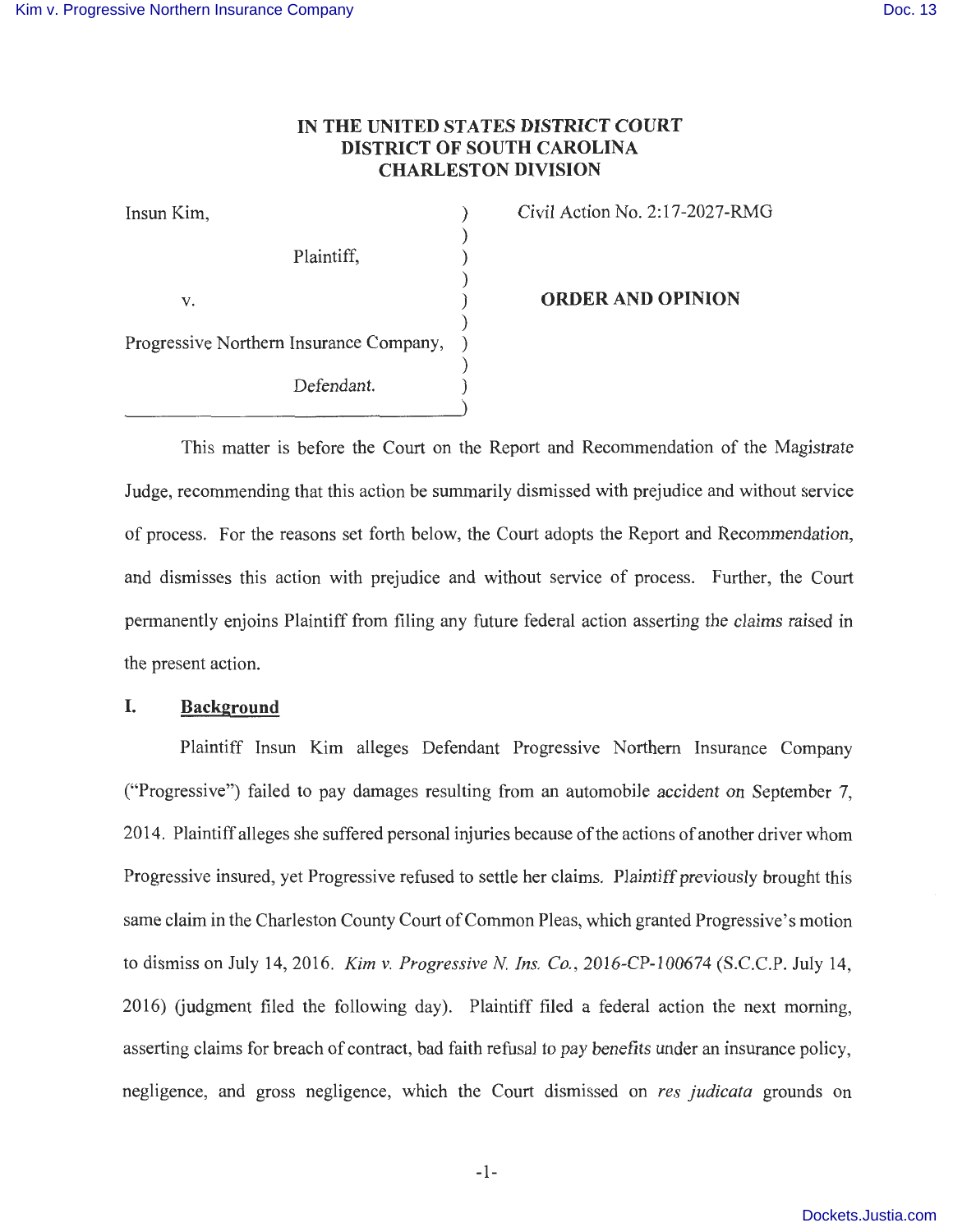September23 , 2016. *Kim v. Progressive N. Ins. Co.,* Civ. No. 2:16-2561-RMG, 2016 WL 5346938 (D.S.C. Sept 23, 2016). On September 28, 2016, Plaintiff emailed the Court stating that she would "not accept" the judgment of the Court and that "I will re file also that I can get my compensation." Letter, Civ. No. 2:16-2561-RMG, Dkt. No. 23. As promised, on October 14, 2016, Plaintiff refiled the same claim against the same Defendant. That action was also dismissed with prejudice as barred by *res judicata. Kim v. Progressive N. Ins. Co.,* Civ. No. 2:16-3397- RMC, 2017 WL 773546 (D.S.C. Feb. 27, 2017). Plaintiff was admonished "that any future attempt to refile this claim in federal court may result in a pre-filing injunction under 28 U.S.C.  $\S 1651(a)$ ." *Id.* at \*1.

On July 7, 2017, the Court entered a final order affirming the final decision of the Commissioner of Social Security wherein Plaintiff was denied disability benefits. *Kim v. Comm 'n Soc. Sec. Admin. ,* Civ. No. 9:16-823-BM (D.S.C. July 7, 2017). On August 2, 2017, shortly after Plaintiff's claim for disability benefits was denied, Plaintiff once again refiled her thrice-dismissed claim arising from the automobile accident on September 7, 2014. On November 17, 2017, the Magistrate Judge recommended summary dismissal with prejudice. Plaintiff timely objected to the Report and Recommendation, arguing that her "lawsuit case was poorly treated in terms of dismissing the lawsuit case repeatedly with prejudice." (Dkt. No. 11.)

#### **II. Legal Standard**

The Magistrate Judge makes only a recommendation to this Court. The recommendation has no presumptive weight, and the responsibility to make a final determination remains with the Court. *Mathews v. Weber,* 423 U.S. 261 (1976). The Court is charged with making a *de nova*  determination of those portions of the Report and Recommendation to which specific objection is made. The Court may accept, reject, or modify, in whole or in part, the recommendation of the Magistrate Judge. 28 U.S.C. § 636(b)(l).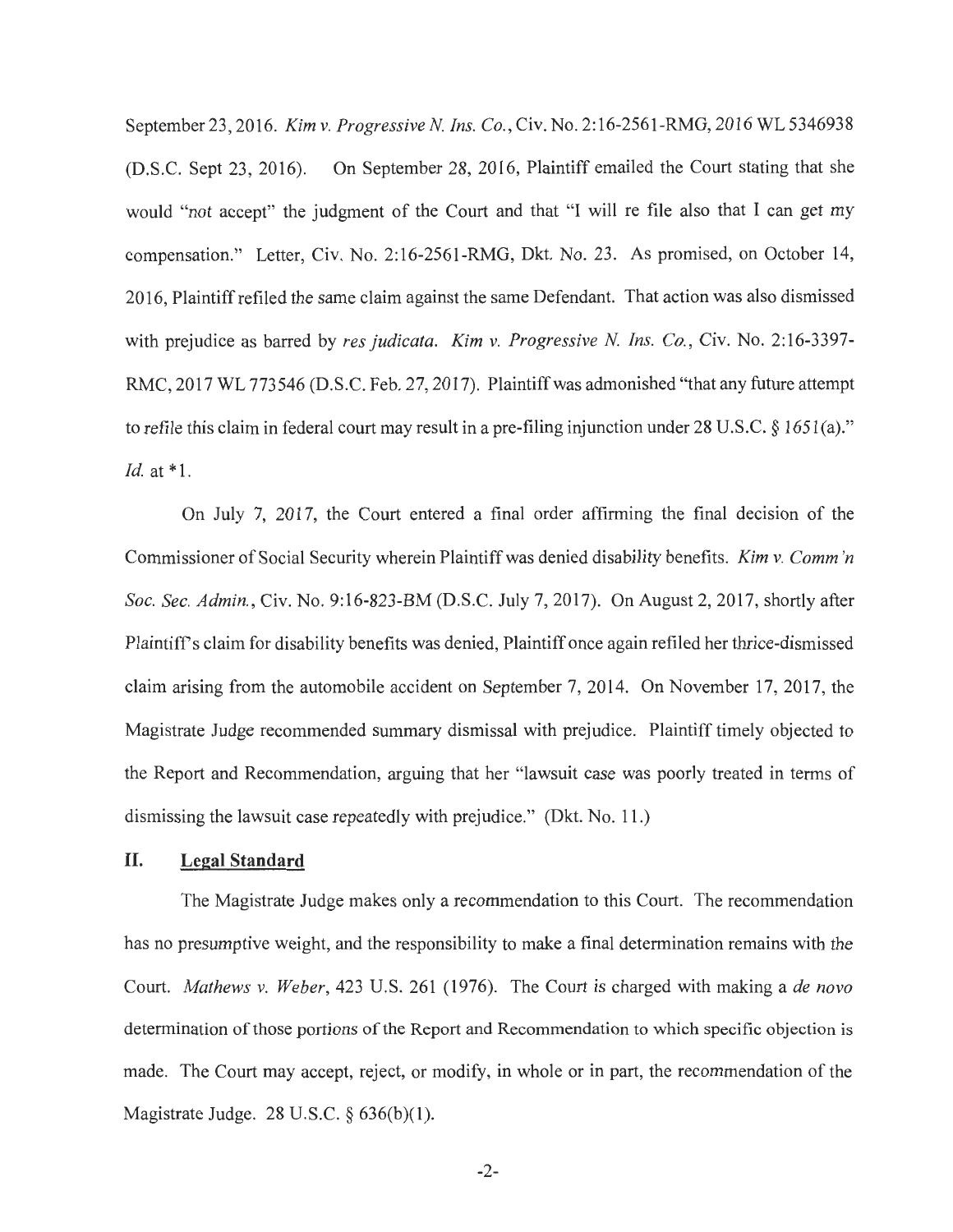When a proper objection is made to a particular issue, "a district court is required to consider all arguments directed to that issue, regardless of whether they were raised before the magistrate." *United States v. George,* 971 F.2d 1113, 1118 (4th Cir. 1992). However, " [t]he district court's decision whether to consider additional evidence is committed to its discretion, and any refusal will be reviewed for abuse." *Doe v. Chao*, 306 F.3d 170, 183 & n.9 (4th Cir. 2002). " [A ]ttempts to introduce new evidence after the magistrate judge has acted are disfavored," though the district court may allow it "when a party offers sufficient reasons for so doing." *Caldwell v. Jackson,* 831 F. Supp. 2d 911, 914 (M.D.N.C. 2010) (listing cases).

## III. **Discussion**

Plaintiff admits this action is a duplicate of her previous actions that were dismissed with prejudice because they were attempts to obtain a different result than she obtained in state court. Plaintiff admitted that she filed her second federal action because she was unwilling to abide the previous judgment of this Court. Letter, Civ. No. 2: 16-2561-RMG, Dkt. No. 23. The Court previously explained to Plaintiff that her claim was litigated in state court and that this Court will not give her a different result no matter how many times she files this same claim. The Court also previously admonished Plaintiff that future attempts to refile this claim in federal court would result in a pre-filing injunction under 28 U.S.C. § 1651(a).

Nonetheless, Plaintiff has refiled the claim. Plaintiffs claim was previously dismissed with prejudice three times-once in state court and twice in federal court. Plaintiff has now filed the same claim for a fourth time.

"In determining whether a prefiling injunction is substantively warranted, a court must weigh all the relevant circumstances, including (1) the party's history of litigation, in particular whether he has filed vexatious, harassing, or duplicative lawsuits; (2) whether the party had a good faith basis for pursuing the litigation, or simply intended to harass; (3) the extent of the burden on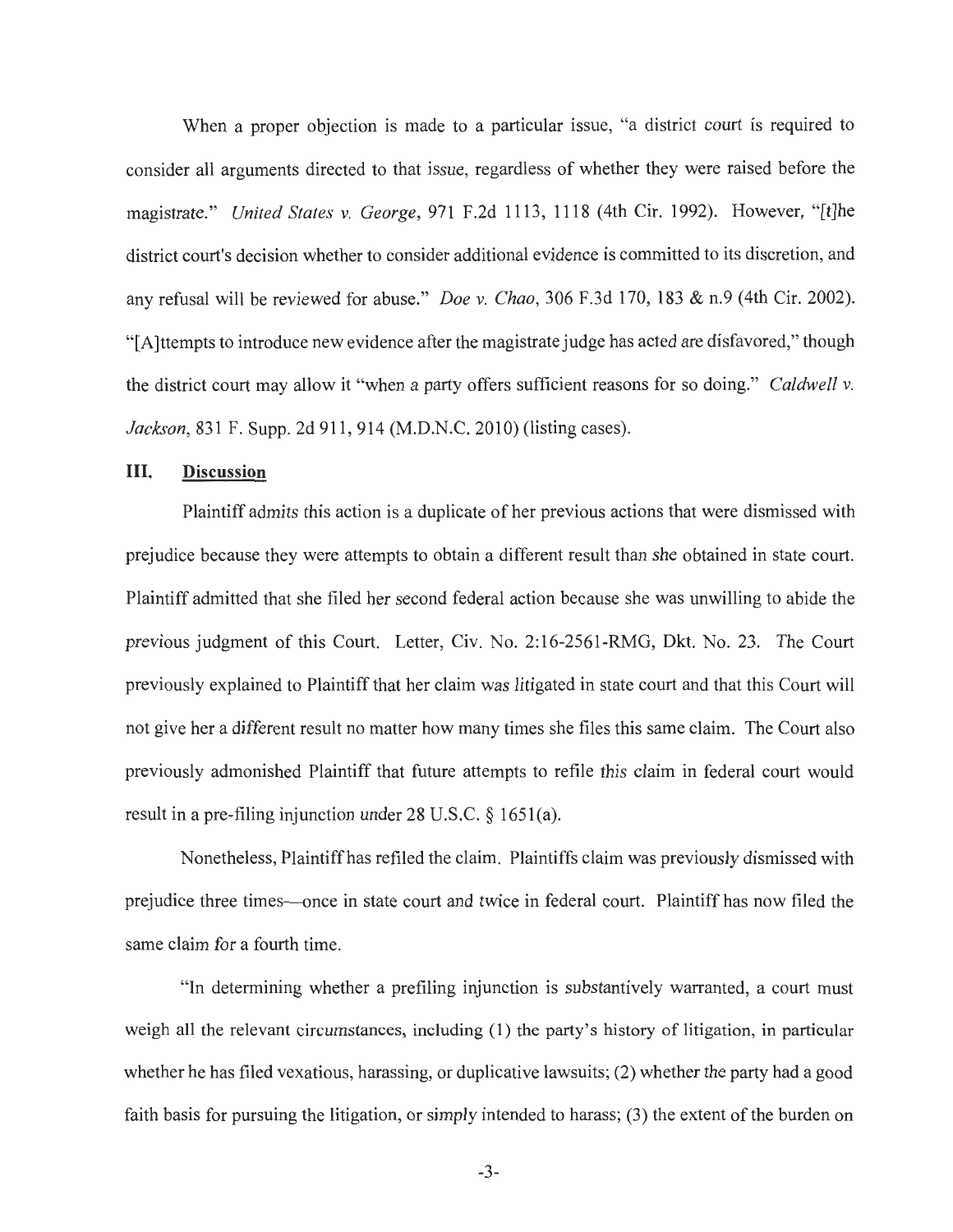the courts and other parties resulting from the party' s filings; and (4) the adequacy of alternative sanctions." *Cromer v. Kraft Foods N Am., Inc.,* 390 F.3d 812, 818 (4th Cir. 2004). Here, Plaintiffs history of filing four duplicative actions shows a history of vexatious litigation. Plaintiff has no good faith basis for repeatedly refiling a claim that has been dismissed with prejudice. Plaintiff's frivolous filings have imposed a substantial burden on the Court. Plaintiff has candidly stated her intention to refile this claim until she obtains a result she likes. Thus, there are no adequate sanctions other than a prefiling injunction. Finally, a prefiling injunction limited only to claims previously dismissed with prejudice is narrowly tailored to Plaintiff's vexatious behavior.

The Court therefore finds that Plaintiff Insun Kim is a vexatious litigant and, accordingly, Plaintiff Insun Kim is hereby enjoined permanently from filing any federal action that asserts claims against Progressive Northern Insurance Company, or its affiliates, assignees, or successors, relating to an automobile accident on September 7, 2014.

## IV. **Conclusion**

For the foregoing reasons, the Court **ADOPTS** the Report and Recommendation (Dkt. No. 9) of the Magistrate Judge as the Order of the Court. The complaint is **DISMISSED WITH PREJUDICE** and without service of process, except that the Clerk is directed to mail this Order to

Progressive Northern Insurance Company c/o CT Corporation System 301 S. Bedford Street Suite 1 Madison, WI 53703

The Court further **ENJOINS** Plaintiff Insun Kim from filing any federal action that asserts claims against Progressive Northern Insurance Company, or its affiliates, assignees, or successors, relating to an automobile accident on September 7, 2014.